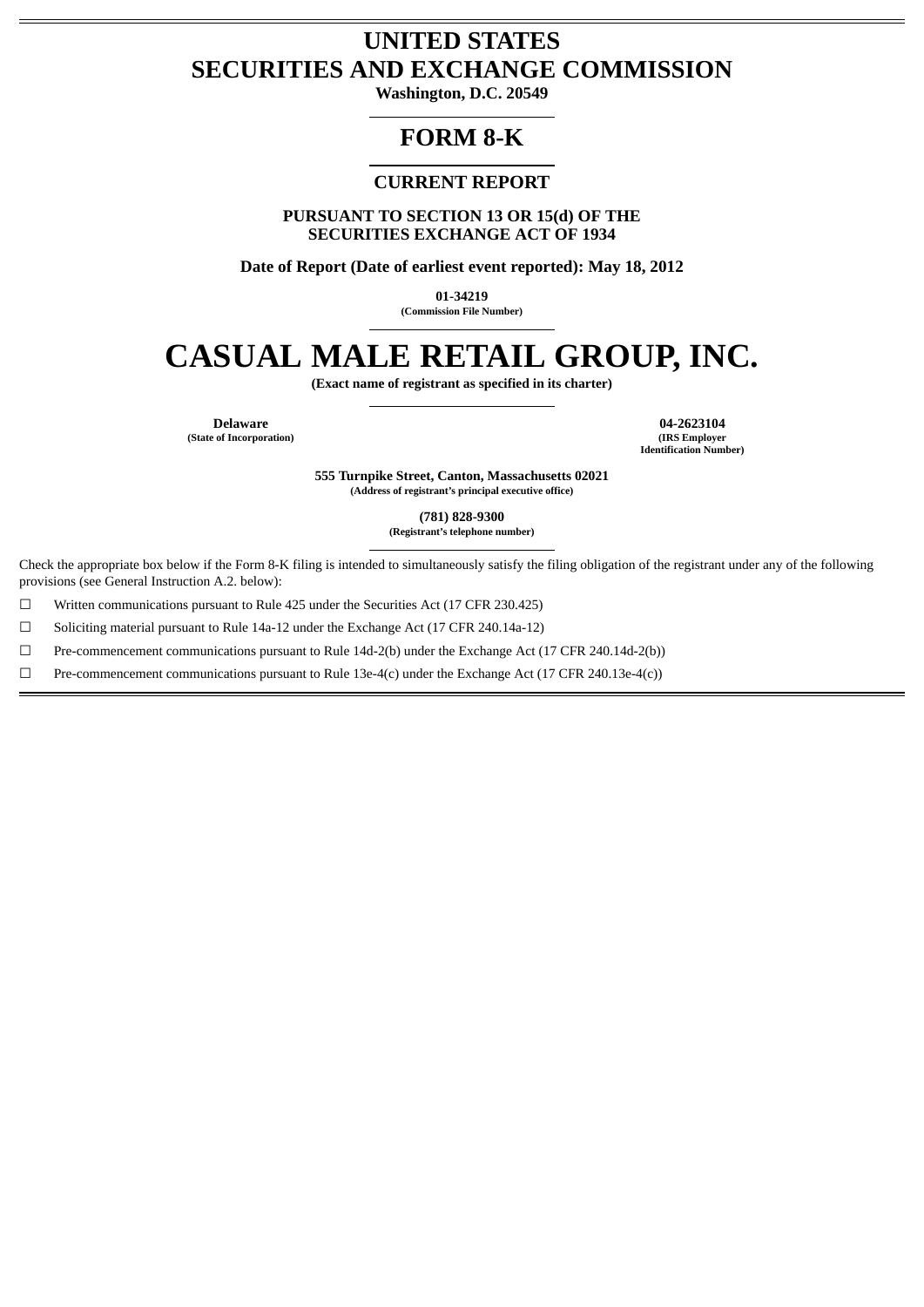#### **Item 2.02 Results of Operations and Financial Condition.**

On May 18, 2012, Casual Male Retail Group, Inc. (the "Company") issued a press release announcing the Company's operating results for the first quarter of fiscal 2012. A copy of this press release is attached hereto as Exhibit 99.1.

#### Item 9.01 Financial Statements and Exhibits.

(d) Exhibits

| Exhibit<br>No. | Description                                                                      |
|----------------|----------------------------------------------------------------------------------|
| 99.1           | Press release announcing operating results for the first quarter of fiscal 2012. |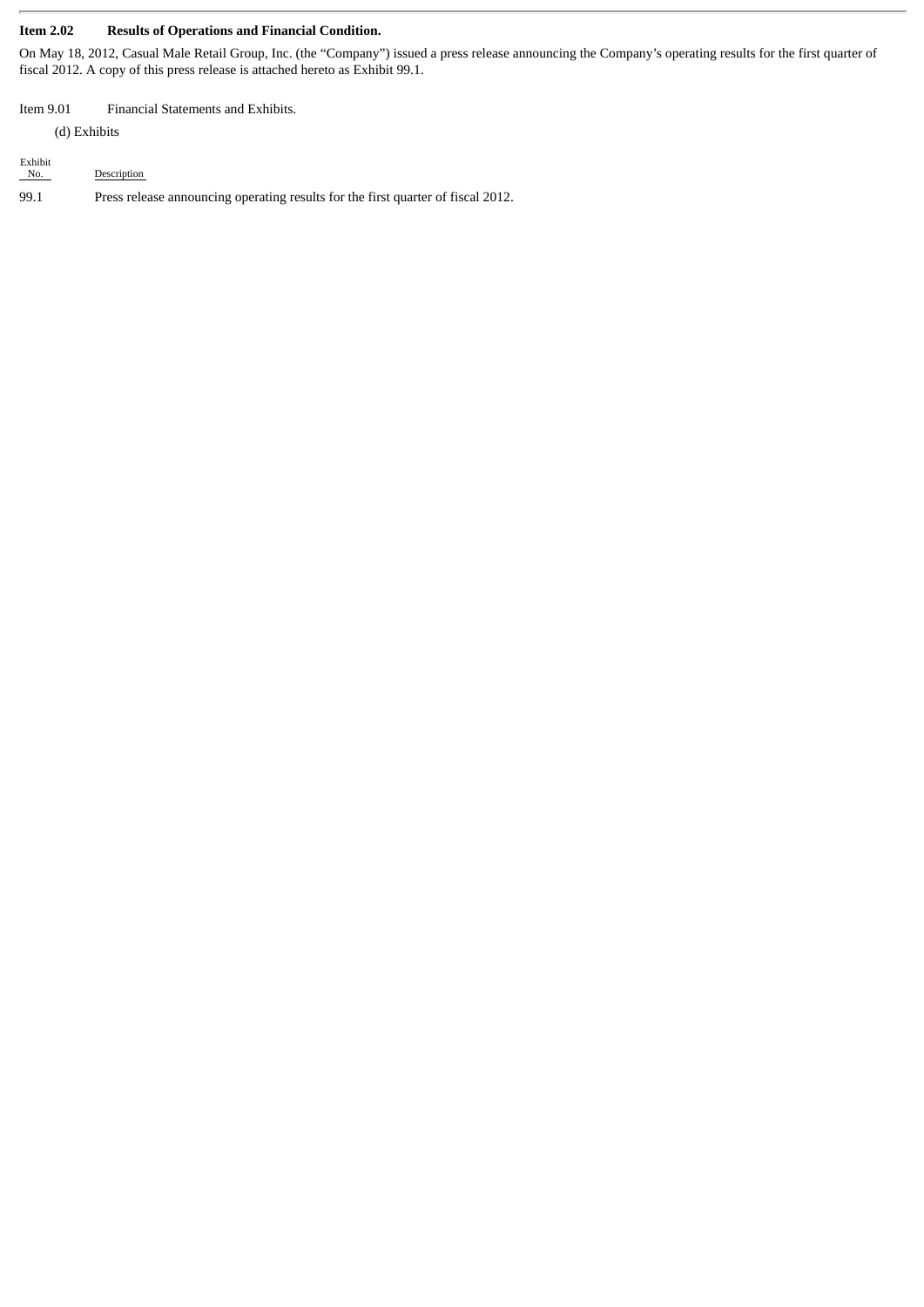SIGNATURES

Pursuant to the requirements of the Securities Exchange Act of 1934, the registrant has duly caused this report to be signed on its behalf by the undersigned, thereunto duly authorized.

### CASUAL MALE RETAIL GROUP, INC.

By: /s/ DENNIS R. HERNREICH

Name: Dennis R. Hernreich Title: Executive Vice President and Chief Financial Officer

Date: May 18, 2012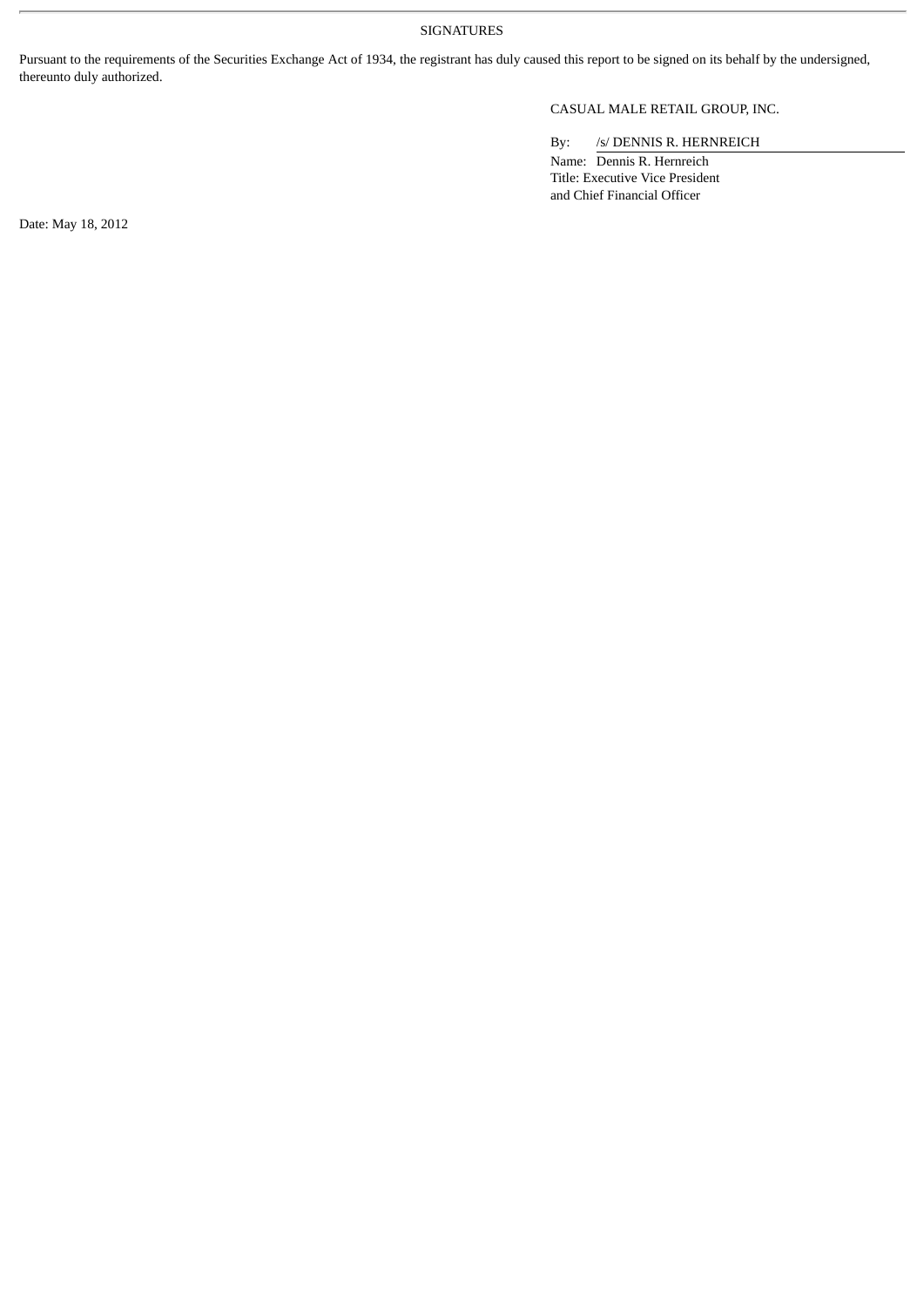

#### **CASUAL MALE RETAIL GROUP, INC. REPORTS FIRST QUARTER 2012 RESULTS**

**CANTON, MA (May 18, 2012)** — **Casual Male Retail Group, Inc. (NASDAQ: "CMRG")**, the largest retailer of big & tall men's apparel and accessories, today reported operating results for the first quarter of fiscal 2012.

#### **First Quarter Highlights (1QFY12 vs. 1QFY11)**

- Comparable sales increased 2.0% and total sales increased \$0.1 million to \$95.9 million.
- Gross margin increased 80 basis points (90 basis points in merchandise margin offset by an increase of 10 basis points in occupancy expense) to 47.7% as compared to 46.9% for the prior year.
- Effective tax rate of 40.4% as compared to 10.1% for the first quarter of fiscal 2011 as a result of the reversal of the Company's valuation allowance in fiscal 2011.
- Net income of \$2.3 million, or \$0.05 per diluted share, compared to net income of \$4.2 million, or \$0.09 per diluted share for the first quarter of fiscal 2011. On a comparable basis, assuming a normal tax rate for the first quarter of fiscal 2011, adjusted earnings per diluted share would have been \$0.06 per diluted share for the first quarter of fiscal 2011 compared to \$0.05 per diluted share this quarter. See Non-GAAP Measures and related table below for a complete reconciliation of non-GAAP adjusted earnings per share.

#### **DestinationXL**

During the first quarter of fiscal 2012, the Company opened six DestinationXL® ("DXL®") stores, for a total of 22 DXL stores. Twenty of these stores are considered "comparable stores" and had a combined comparable sales increase of 16.3% for the first quarter of fiscal 2012 when compared to the first quarter of the prior year. The Company plans to open a total of 35 stores in fiscal 2012 resulting in approximately 51 DXL stores operating at the end of the fiscal year, with at least one store located in most major metropolitan cities across the United States.

Similar to the DXL stores, the Company sees significant opportunities in the growth of its direct business by combining all of its existing e-commerce sites into one enhanced website, with state-of-the-art features and best practices. The Company recognizes the importance of "name recognition" in growing an effective DXL business, both in retail stores and direct. One of the Company's key objectives for fiscal 2012 is to increase traffic in both stores and direct.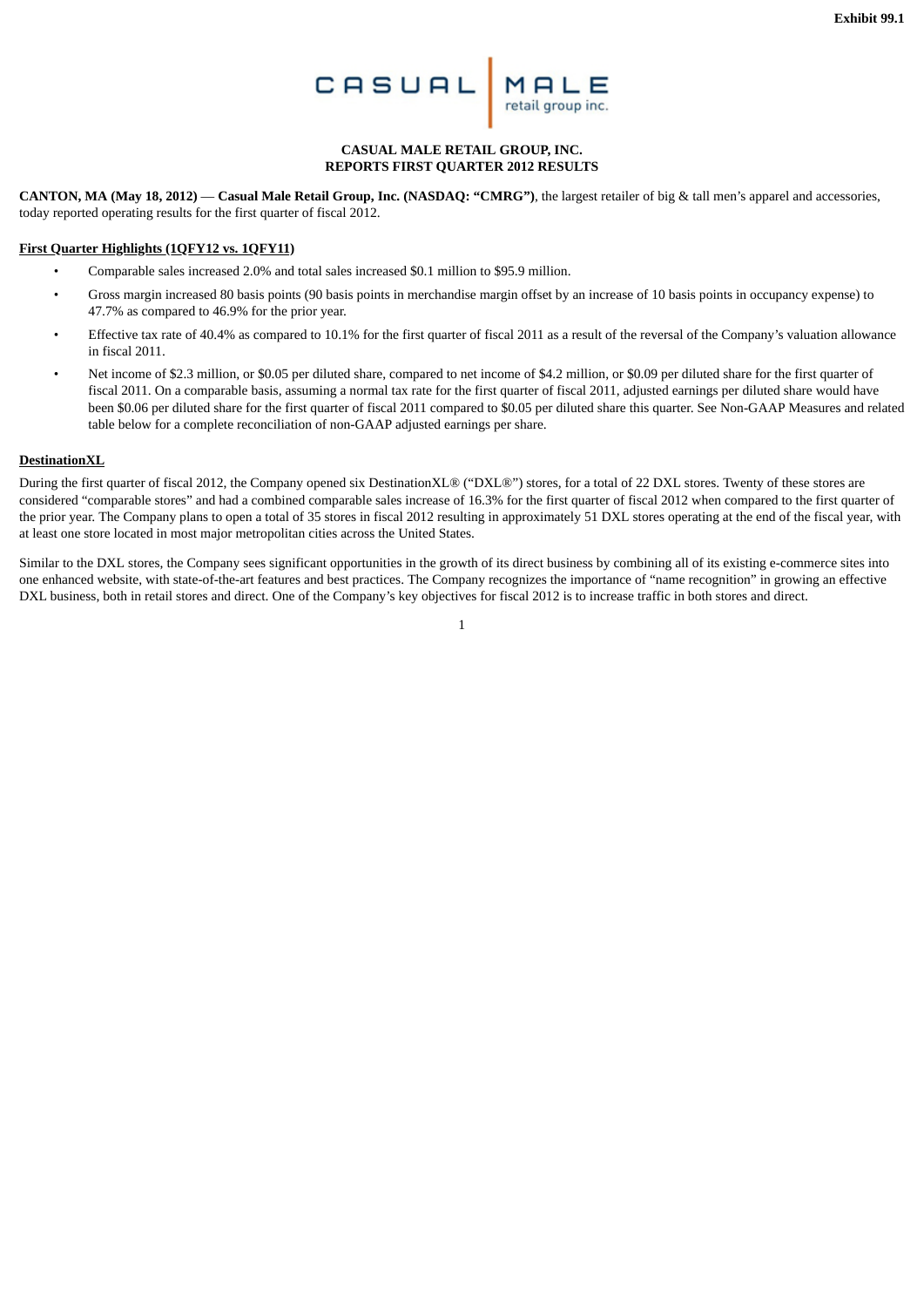We expect to accomplish this objective by creating more awareness of the DestinationXL brand through the development of effective outreach programs and targeted marketing initiatives using local media as well as digital marketing. In the first quarter, we retained a professional advertising agency to develop a DestinationXL brand strategy and a campaign for a more effective and comprehensive approach to expanding our market share.

#### **First Quarter Results**

#### **Sales**

For the first quarter of fiscal 2012, total sales of \$95.9 million increased \$0.1 million from \$95.8 million for the first quarter of fiscal 2011. Comparable sales for the first quarter increased 2.0% when compared to the same period of the prior year. On a comparable basis, sales from the retail business increased 3.8% while the U.S. direct business decreased 3.9%.

The increase in the retail business of 3.8% was the result of positive sales among all store formats, specifically the Company's DXL stores and Casual Male XL retail stores. While store traffic for the first quarter of fiscal 2012 was down approximately 1.6% as compared to the first quarter of fiscal 2011, it was an improvement over the fourth quarter of fiscal 2011 which was down 3.7%. Increases in "dollars per customers" and "average unit retail" contributed to the increase in comparable sales for the quarter.

Sales from the Company's direct business were negatively impacted during the first quarter of fiscal 2012 by the poor performance in March 2012 of its new format catalog contributing to an approximate \$1.5 million loss of sales, or approximately 9% in direct sales for the first quarter. The catalog was the first of its kind and was intended to replace the Company's legacy catalogs. The Company plans to re-launch a redesigned catalog in early fall and will continue with its plans to shift a greater penetration of its marketing spend to digital marketing.

In April 2012, the Company returned to its traditional catalog format of Casual Male XL, B&T Factory Direct, and Rochester Big & Tall, as well as increased its digital marketing efforts and intensified its e-mail campaigning, and performance of its direct channel increased 4.6% for April 2012 as compared to April 2011.

#### **Gross Profit Margin**

For the first quarter of fiscal 2012, gross margin rate, inclusive of occupancy costs, was 47.7% as compared to a gross margin rate of 46.9% for the first quarter of fiscal 2011. The increase of 80 basis points was the result of increased merchandise margins for the first quarter of fiscal 2012 of 90 basis points offset by an increase of 10 basis points in occupancy costs. On a dollar basis, occupancy costs for the first quarter of fiscal 2012 increased less than 1% when compared to the first quarter of fiscal 2011.

#### **SG&A**

SG&A expenses for the first quarter of fiscal 2012 were 39.7% of sales as compared to 38.7% of sales for the first quarter of fiscal 2011. On a dollar basis, SG&A expenses increased \$1.0 million, or 2.6%, for the first quarter of fiscal 2012 as compared to the first quarter of fiscal 2011. This increase is primarily due to an increase in payroll expenses of \$0.8 million associated with new store openings including pre-opening payroll costs, as well as increased staffing in its global sourcing and store development areas.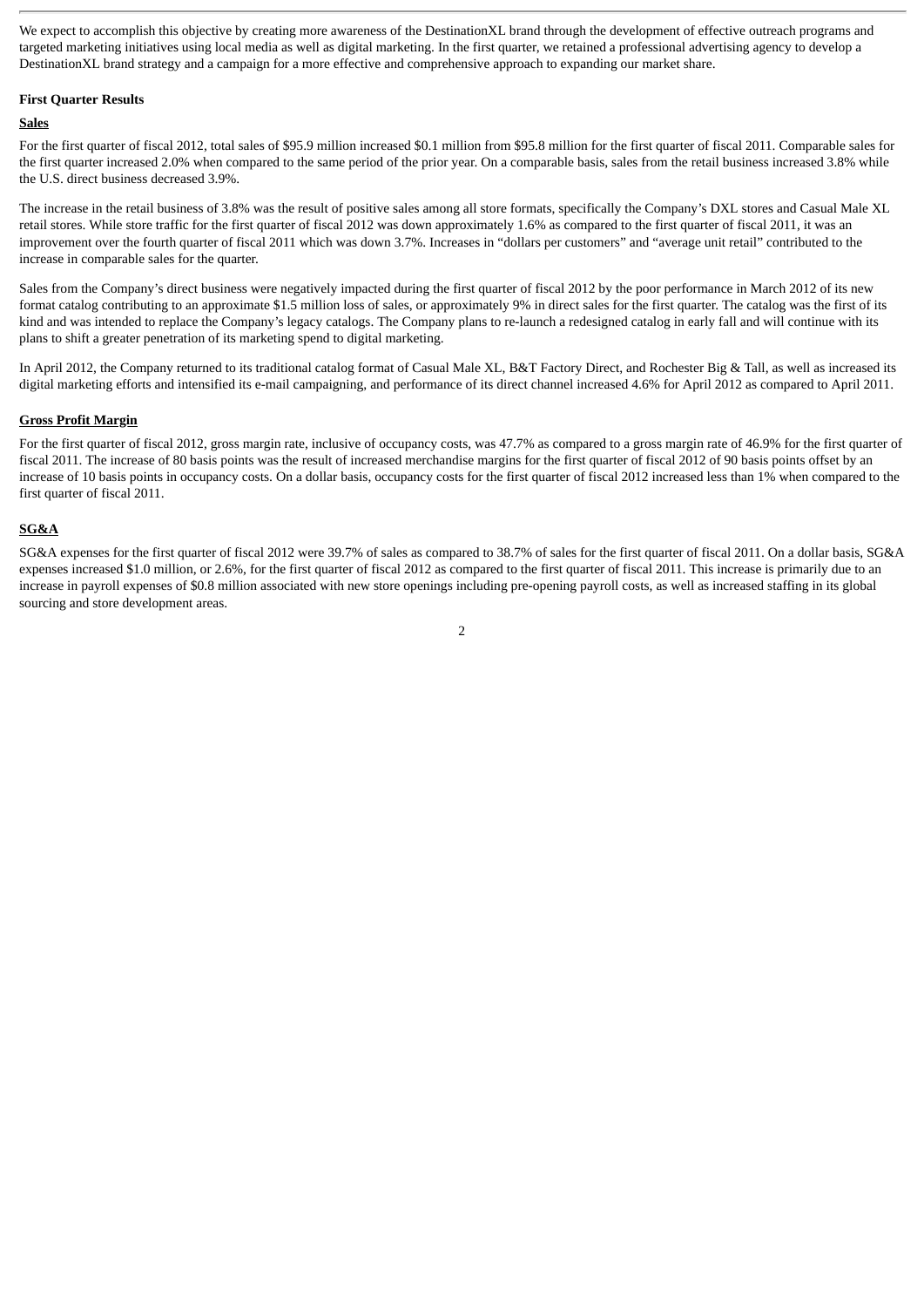#### **Depreciation and Amortization**

Depreciation and amortization increased \$0.6 million from \$3.1 million for the first quarter of fiscal 2011 to \$3.7 million for the first quarter of fiscal 2012. This increase is primarily due to increased amortization of approximately \$0.5 million for the Company's "Casual Male" trademark.

#### **Income Taxes**

As a result of the Company's valuation allowance being substantially reversed in the fourth quarter of fiscal 2011, the Company has returned to a normal tax provision for fiscal 2012. Accordingly, for the first quarter of fiscal 2012, the effective tax rate was 40.4% compared to 10.1% for the first quarter of fiscal 2011. The effective tax rate for the first three months of fiscal 2011 was reduced from the statutory rate due to the utilization of fully reserved NOL carryforwards.

#### **Cash Flow**

Cash flow from operations decreased by \$2.0 million from \$3.1 million for the first three months of fiscal 2011 to \$1.1 million for the first three months of fiscal 2012. Free cash flow from operations (as defined below under Non-GAAP Measures) decreased by \$5.7 million from \$1.2 million for the first three months of fiscal 2011 to \$(4.5) million for the first three months of fiscal 2012, largely due to the increase in capital expenditures associated with the new DXL store openings.

#### **Balance Sheet & Liquidity**

At April 28, 2012, the Company had cash and cash equivalents of \$5.9 million and no outstanding debt. The Company had full availability under its credit facility of \$71.2 million at April 28, 2012.

At April 28, 2012, inventory was \$112.2 million as compared to \$104.2 million at the end of fiscal 2011 and \$97.6 million at the end of first quarter of fiscal 2011. While inventory dollars increased 15.0% from a year ago, due to cost increases and shifting product mix, units increased by less than 1%. Unit inventories in branded product have increased by 35% over the prior year to support the DXL store product assortments.

#### **Fiscal 2012 Outlook**

For the fiscal year ending February 2, 2013, the Company's outlook for the year is unchanged from previous guidance, inclusive of the opening of 35 DXL stores:

- Comparable sales increase of 4.7% to 6.6% and total sales of \$416.5 million to \$423.9 million. This sales increase is driven by the expansion of the DXL stores and continued growth in its direct business.
- Gross profit margin of 46.8% to 47.2%.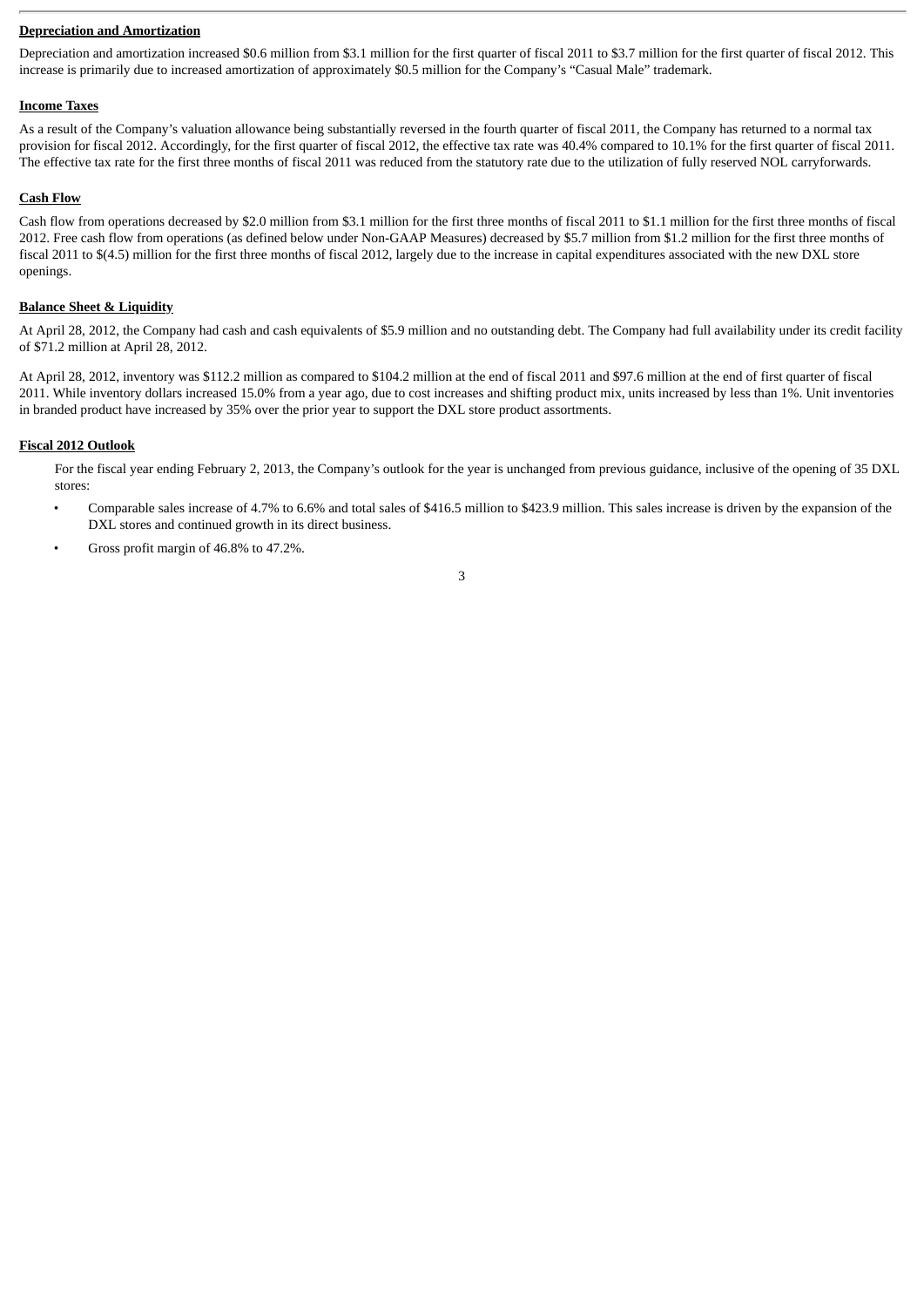- SG&A expenses to increase by a range of \$6.0 million to \$7.4 million, primarily due to the 53<sup>rd</sup> week in fiscal 2012. On a comparable 52-week period, SG&A costs are expected to increase by a range of \$3.5 million to \$5.0 million.
- Tax provision to return to a normal tax rate of approximately 40%, compared to an effective income tax rate of 10% in fiscal 2011 due to the reversal of substantially all of the Company's valuation allowance in fiscal 2011.
- Diluted earnings per share of \$0.22-\$0.27 per diluted share. This is compared to fiscal 2011 earnings per share of \$0.89 per diluted share, or after adjusting for non-recurring items and normal tax rate, adjusted earnings per share of \$0.19 per diluted share. (See Non-GAAP Measures and related table for a complete reconciliation of non-GAAP adjusted earnings per share).
- Free cash flow of approximately \$10.0 million, which is based on operating cash flow of approximately \$45.0 million and capital expenditures of approximately \$35.0 million.

#### **Non-GAAP Measures**

In addition to financial measures prepared in accordance with generally accepted accounting principles (GAAP), the above discussion refers to non-GAAP adjusted diluted earnings per share ("non-GAAP" or "adjusted"). These measures should not be considered superior to or as a substitute for diluted earnings per share derived in accordance with GAAP. The Company believes that this non-GAAP measure is useful as an additional means for investors to evaluate the Company's operating results, when reviewed in conjunction with the Company's GAAP financial statements. The Company believes the inclusion of this non-GAAP measure enhances an investor's understanding of the underlying trends in the Company's business and provide for better comparability between different periods in different years.

The above discussion also refers to free cash flow, which also is a non-GAAP measure. The presentation of non-GAAP free cash flow is not a measure determined by GAAP and should not be considered superior to or as a substitute for net income or cash flows from operating activities or any other measure of performance derived in accordance with GAAP. In addition, all companies do not calculate non-GAAP financial measures in the same manner and, accordingly, "free cash flows" presented in this release may not be comparable to similar measures used by other companies. The Company calculates free cash flows as cash flow from operating activities less capital expenditures and less discretionary store asset acquisitions, if applicable.

Below are tables showing the reconciliation of all GAAP measures to non-GAAP measures.

#### Conference call

Investors are invited to listen to a broadcast of the Company's conference call to discuss its earnings results for the first quarter of fiscal 2012. The conference call will broadcast live today, Friday, May 18, 2012 at 9:00 a.m. Eastern Daylight Time and can be accessed at http://investor.casualmale.com. The call will be archived online within one hour after its completion. Participating in the call will be David Levin, President and Chief Executive Officer, and Dennis Hernreich, Executive Vice President, Chief Operating Officer and Chief Financial Officer.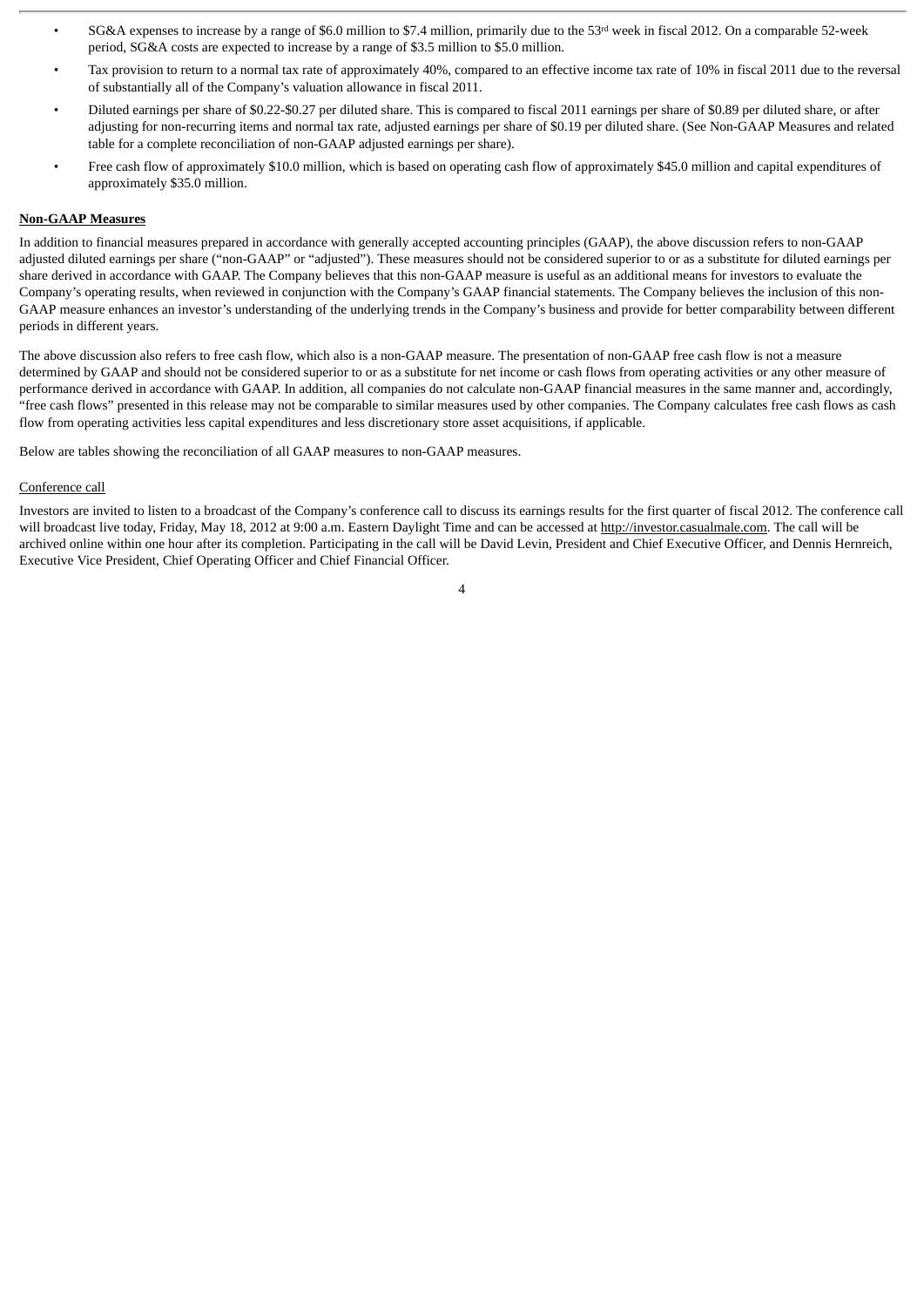During the conference call, the Company may discuss and answer questions concerning business and financial developments and trends. The Company's responses to questions, as well as other matters discussed during the conference call, may contain or constitute information that has not been disclosed previously.

Casual Male Retail Group, Inc., the largest retailer of big and tall men's apparel with operations throughout the United States, Canada and Europe, operates 410 Casual Male XL retail and outlet stores, 23 DestinationXL stores, 13 Rochester Clothing stores, and direct-to-consumer businesses which include several catalogs and e-commerce sites, including www.destinationxl.com. The Company offers product assortments in big sizes XL-7XL, tall sizes LT-6XLT and waist sizes 38-66. In addition, the Company carries a complete line of men's footwear, ranging in sizes from 10 to 18. The Company is headquartered in Canton, Massachusetts, and its common stock is listed on the NASDAQ Global Market under the symbol "CMRG."

*Certain information contained in this press release, including the Company's expectations regarding fiscal 2012, constitutes forward-looking statements under the federal securities laws. The discussion of forward-looking information requires management of the Company to make certain estimates and assumptions regarding the Company's strategic direction and the effect of such plans on the Company's financial results. The Company's actual results and the implementation of its plans and operations may differ materially from forward-looking statements made by the Company. The Company encourages readers of forward-looking information concerning the Company to refer to its prior filings with the Securities and Exchange Commission, including without limitation, its Annual Report on Form 10-K filed on March 16, 2012, that set forth certain risks and uncertainties that may have an impact on future results and direction of the Company.*

*Forward-looking statements contained in this press release speak only as of the date of this release. Subsequent events or circumstances occurring after such date may render these statements incomplete or out of date. The Company undertakes no obligation and expressly disclaims any duty to update such statements.*

For additional information, contact:

Jeff Unger Vice President of Investor Relations Casual Male Retail Group, Inc. 561-482-9715 jeffunger@usa.net

*tables to follow]*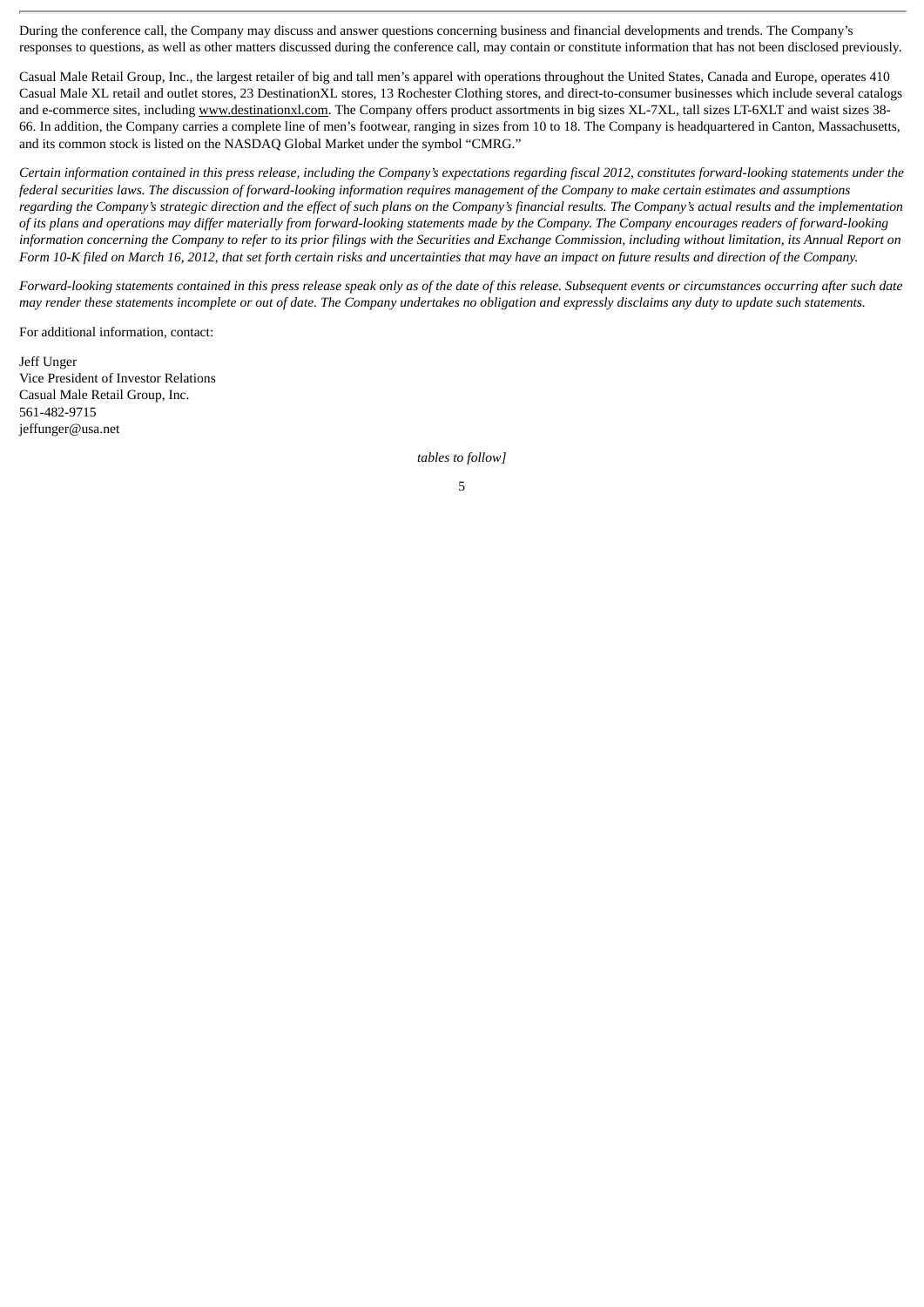#### CASUAL MALE RETAIL GROUP, INC. CONSOLIDATED STATEMENTS OF OPERATIONS *(In thousands, except per share data)*

|                                                       | April 28, 2012         | For the three months ended<br>April 30, 2011 |  |  |
|-------------------------------------------------------|------------------------|----------------------------------------------|--|--|
| <b>Sales</b>                                          | $\mathbf{s}$<br>95,913 | 95,798<br>\$                                 |  |  |
| Cost of goods sold including occupancy                | 50,176                 | 50,832                                       |  |  |
| Gross profit                                          | 45,737                 | 44,966                                       |  |  |
| Expenses:                                             |                        |                                              |  |  |
| Selling, general and administrative                   | 38,070                 | 37,110                                       |  |  |
| Depreciation and amortization                         | 3,694                  | 3,056                                        |  |  |
| Total expenses                                        | 41,764                 | 40,166                                       |  |  |
| Operating income                                      | 3,973                  | 4,800                                        |  |  |
| Interest expense, net                                 | (165)                  | (121)                                        |  |  |
| Income before income taxes                            | 3,808                  | 4,679                                        |  |  |
| Provision for income taxes                            | 1,539                  | 471                                          |  |  |
| Net income                                            | 2,269                  | 4,208                                        |  |  |
| Net income per share - basic and diluted              | \$<br>0.05             | 0.09<br>\$                                   |  |  |
|                                                       | \$<br>0.05             | \$<br>0.09                                   |  |  |
| Weighted-average number of common shares outstanding: |                        |                                              |  |  |
| <b>Basic</b>                                          | 47,664                 | 47,146                                       |  |  |
| <b>Diluted</b>                                        | 48,176                 | 48,030                                       |  |  |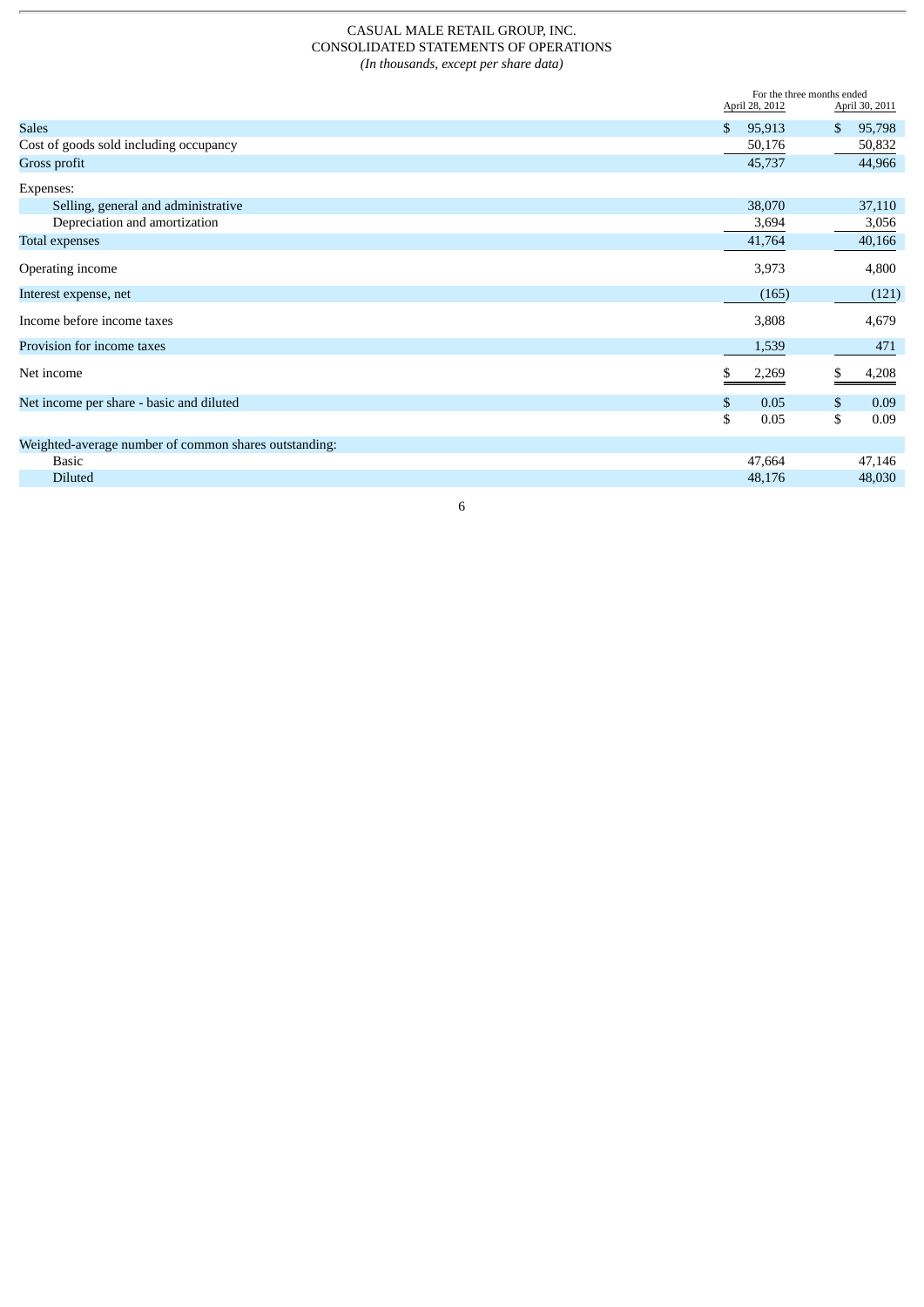#### CASUAL MALE RETAIL GROUP, INC. CONSOLIDATED BALANCE SHEETS April 28, 2012 and January 28, 2012 *(In thousands)*

|                                                          | April 28,<br>2012 | January 28,<br>2012 |
|----------------------------------------------------------|-------------------|---------------------|
| <b>ASSETS</b>                                            |                   |                     |
| Cash and investments                                     | \$5,914           | \$10,353            |
| Inventories                                              | 112,152           | 104,167             |
| Other current assets                                     | 12,970            | 12,452              |
| Property and equipment, net                              | 50,519            | 45,933              |
| Intangibles                                              | 8.084             | 8,654               |
| Deferred taxes                                           | 48,782            | 50,370              |
| Other assets                                             | 1,772             | 1,792               |
| <b>Total assets</b>                                      | \$240,193         | \$233,721           |
| LIABILITIES AND STOCKHOLDERS' EQUITY                     |                   |                     |
| Accounts payable, accrued expenses and other liabilities | \$62,818          | \$58,847            |
| Deferred gain on sale-leaseback                          | 20,149            | 20,516              |

7

Stockholders' equity 157,226 154,358 Total liabilities and stockholders' equity  $\overline{$}233,721$